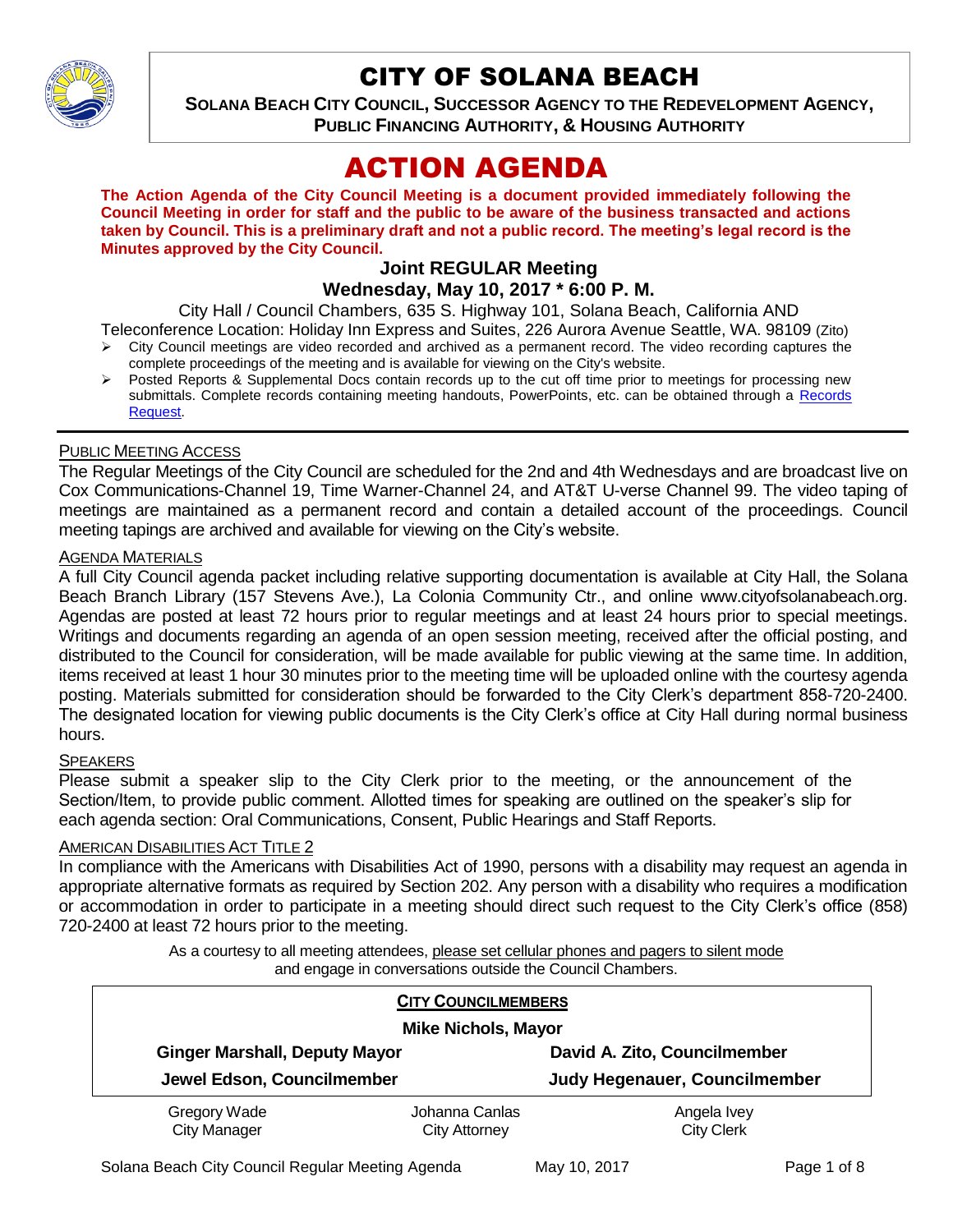# SPEAKERS:

Please submit your speaker slip to the City Clerk prior to the meeting or the announcement of the Item. Allotted times for speaking are outlined on the speaker's slip for Oral Communications, Consent, Public Hearings and Staff Reports.

## READING OF ORDINANCES AND RESOLUTIONS:

Pursuant to Solana Beach Municipal Code Section 2.04.460, at the time of introduction or adoption of an ordinance or adoption of a resolution, the same shall not be read in full unless after the reading of the title, further reading is requested by a member of the Council. If any Councilmember so requests, the ordinance or resolution shall be read in full. In the absence of such a request, this section shall constitute a waiver by the council of such reading.

# **CALL TO ORDER AND ROLL CALL:**

# **CLOSED SESSION REPORT:** (when applicable)

# **FLAG SALUTE:**

# **APPROVAL OF AGENDA: COUNCIL ACTION: Approved 5/0**

# **PROCLAMATIONS/CERTIFICATES:** *Ceremonial*

Bike to work Month / Day

**PRESENTATIONS:** Ceremonial items that do not contain in-depth discussion and no action/direction. *None at the posting of this agenda*

## **ORAL COMMUNICATIONS:**

This portion of the agenda provides an opportunity for members of the public to address the City Council on items relating to City business and not appearing on today's agenda by submitting a speaker slip (located on the back table) to the City Clerk. Comments relating to items on this evening's agenda are taken at the time the items are heard. Pursuant to the Brown Act, no action shall be taken by the City Council on public comment items. Council may refer items to the City Manager for placement on a future agenda. The maximum time allotted for each presentation is THREE MINUTES (SBMC 2.04.190). Please be aware of the timer light on the Council Dais.

## **COUNCIL COMMUNITY ANNOUNCEMENTS / COMMENTARY:**

*An opportunity for City Council to make brief announcements or report on their activities. These items are not agendized for official City business with no action or substantive discussion.* 

# **A. CONSENT CALENDAR:** (Action Items) (A.1. - A.6.)

Items listed on the Consent Calendar are to be acted in a single action of the City Council unless pulled for discussion. Any member of the public may address the City Council on an item of concern by submitting to the City Clerk a speaker slip (located on the back table) before the Consent Calendar is addressed. Those items removed from the Consent Calendar by a member of the Council will be trailed to the end of the agenda, while Consent Calendar items removed by the public will be discussed immediately after approval of the Consent Calendar.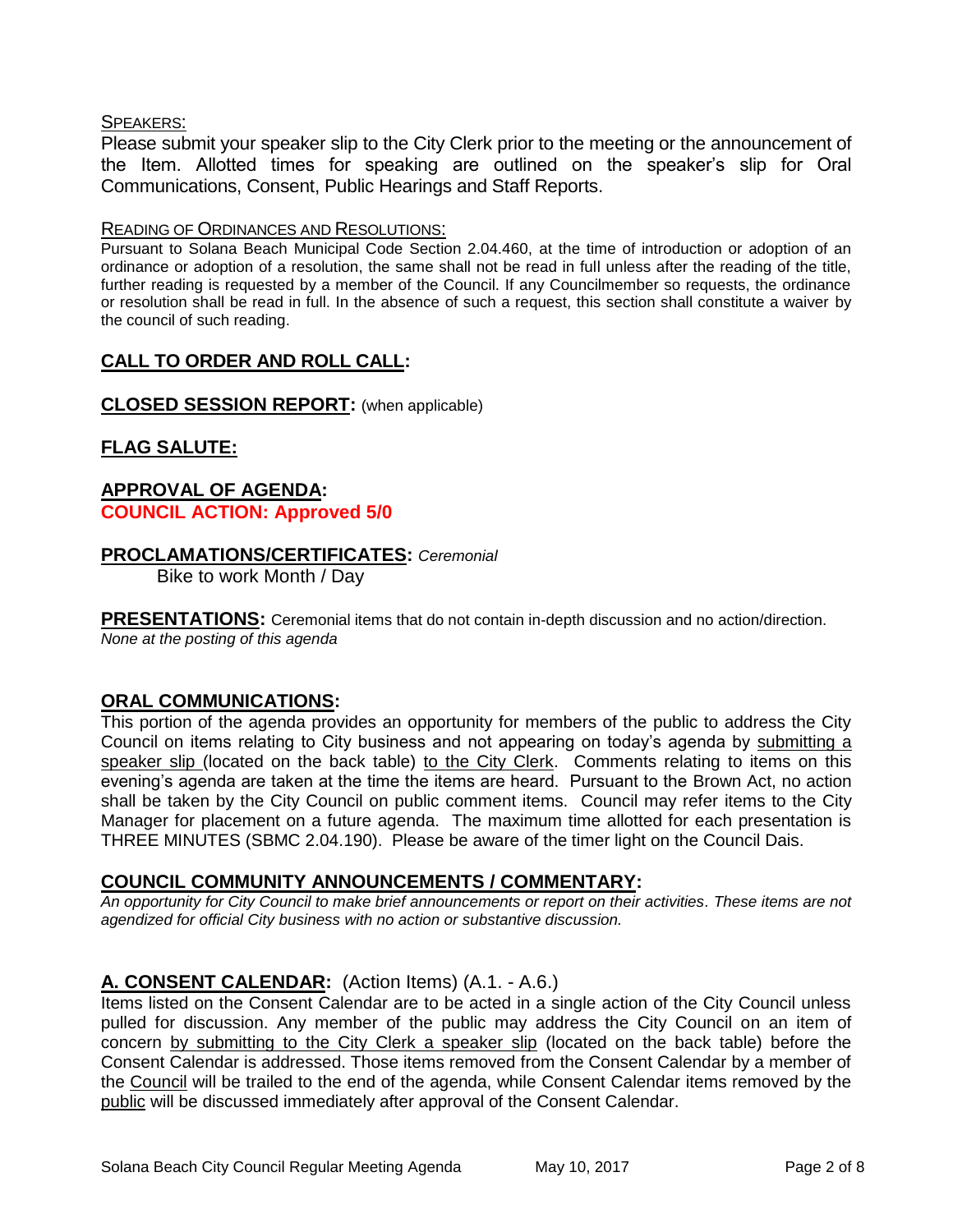# **A.1. Minutes of the City Council.**

Recommendation: That the City Council

# 1. Approve the Minutes of the City Council Meetings held April 12, 2017.

[Item A.1. Report \(click here\)](https://solanabeach.govoffice3.com/vertical/Sites/%7B840804C2-F869-4904-9AE3-720581350CE7%7D/uploads/Item_A.1._Report_(click_here)_5-10-17.pdf) 

*Posted Reports & Supplemental Docs contain records up to the cut off time, prior to the start of the meeting, for processing new submittals. The final official record containing handouts, PowerPoints, etc. can be obtained through a Records Request to the City Clerk's Office.* **COUNCIL ACTION: Approved 5/0**

# **A.2. Register Of Demands.** (File 0300-30)

Recommendation: That the City Council

# 1. Ratify the list of demands for April 8, 2017 through April 21, 2017.

[Item A.2. Report \(click here\)](https://solanabeach.govoffice3.com/vertical/Sites/%7B840804C2-F869-4904-9AE3-720581350CE7%7D/uploads/Item_A.2._Report_(click_here)_5-10-17.pdf)

*Posted Reports & Supplemental Docs contain records up to the cut off time, prior to the start of the meeting, for processing new submittals. The final official record containing handouts, PowerPoints, etc. can be obtained through a Records Request to the City Clerk's Office.* **COUNCIL ACTION: Approved 5/0**

# **A.3. General Fund Adopted Budget for Fiscal Year 2016-2017 Changes.** (File 0330-30)

Recommendation: That the City Council

# 1. Receive the report listing changes made to the Fiscal Year 2016-2017 General Fund Adopted Budget.

## [Item A.3. Report \(click here\)](https://solanabeach.govoffice3.com/vertical/Sites/%7B840804C2-F869-4904-9AE3-720581350CE7%7D/uploads/Item_A.3._Report_(click_here)_5-10-17.pdf)

*Posted Reports & Supplemental Docs contain records up to the cut off time, prior to the start of the meeting, for processing new submittals. The final official record containing handouts, PowerPoints, etc. can be obtained through a Records Request to the City Clerk's Office.* **COUNCIL ACTION: Approved 5/0**

# **A.4. Commercial Solid Waste Rate Review – Proposition 218 Public Noticing and Majority Protest Voting Procedures.** (File 1030-15)

Recommendation: That the City Council

1. Approve **Resolution 2017-070** authorizing the City to proceed with the proper Proposition 218 noticing and majority protest voting procedures and setting the commercial Solid Waste Rate Review Public Hearing protest vote for June 28, 2017.

## [Item A.4. Report \(click here\)](https://solanabeach.govoffice3.com/vertical/Sites/%7B840804C2-F869-4904-9AE3-720581350CE7%7D/uploads/Item_A.4._Report_(click_here)_5-10-17.pdf)

*Posted Reports & Supplemental Docs contain records up to the cut off time, prior to the start of the meeting, for processing new submittals. The final official record containing handouts, PowerPoints, etc. can be obtained through a Records Request to the City Clerk's Office.* **COUNCIL ACTION: Approved 5/0**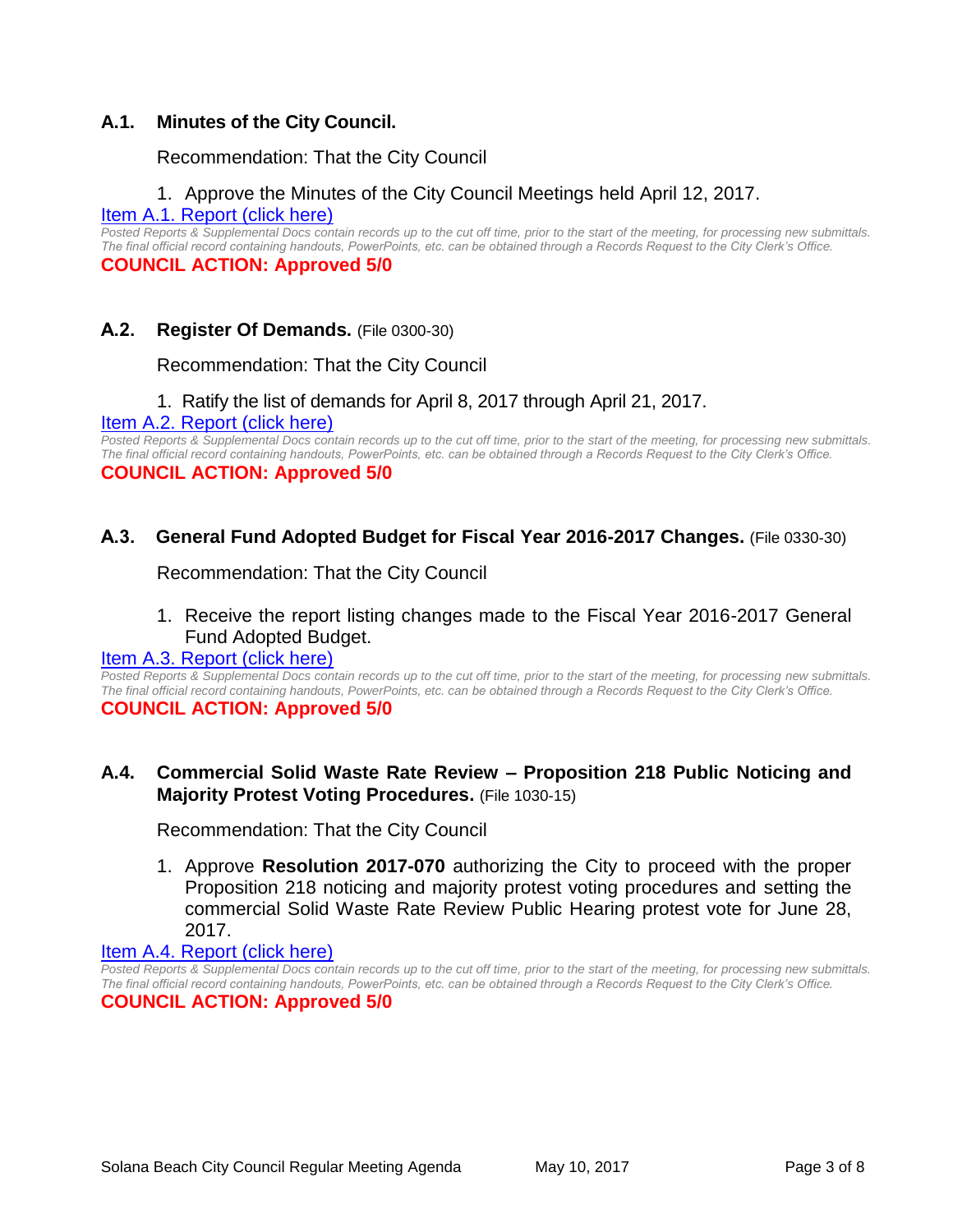# **A.5. Building Department Services with EsGil/SAFEbuilt Corporation.** (File 0800-20)

Recommendation: That the City Council

1. Adopt **Resolution 2017-066** authorizing the City Manager to execute a professional services agreement with EsGil/SAFEbuilt Corporation for City Building Services for the period July 1, 2017 to June 30, 2019, and authorize the City Manager to extend the agreement annually up to two years, based on previous performance.

[Item A.5. Report \(click here\)](https://solanabeach.govoffice3.com/vertical/Sites/%7B840804C2-F869-4904-9AE3-720581350CE7%7D/uploads/Item_A.5._Report_(click_here)_5-10-17.PDF) *Posted Reports & Supplemental Docs contain records up to the cut off time, prior to the start of the meeting, for processing new submittals. The final official record containing handouts, PowerPoints, etc. can be obtained through a Records Request to the City Clerk's Office.*

#### **COUNCIL ACTION: Approved 5/0**

## **A.6. National Urban Search & Rescue MOA.** (File 0260-30)

Recommendation: That the City Council

1. Adopt **Resolution 2017-068** authorizing the City Manager to execute a Memorandum of Agreement and any amendments with the City of San Diego, as the sponsoring agency, regarding participation in the National Urban Search and Rescue Response System with the U.S. Department of Homeland Security acting through the Federal Emergency Management Agency and the State of California.

#### [Item A.6. Report \(click here\)](https://solanabeach.govoffice3.com/vertical/Sites/%7B840804C2-F869-4904-9AE3-720581350CE7%7D/uploads/Item_A.6._Report_(click_here)_5-10-17.PDF)

*Posted Reports & Supplemental Docs contain records up to the cut off time, prior to the start of the meeting, for processing new submittals. The final official record containing handouts, PowerPoints, etc. can be obtained through a Records Request to the City Clerk's Office.* **COUNCIL ACTION: Approved 5/0**

# **NOTE: The City Council shall not begin a new agenda item after 10:30 p.m. unless approved by a unanimous vote of all members present. (SBMC 2.04.070)**

# **B. PUBLIC HEARINGS:** (B.1. – B.3.)

This portion of the agenda provides citizens an opportunity to express their views on a specific issue as required by law after proper noticing by submitting a speaker slip (located on the back table) to the City Clerk. After considering all of the evidence, including written materials and oral testimony, the City Council must make a decision supported by findings and the findings must be supported by substantial evidence in the record. An applicant or designees for a private development/business project, for which the public hearing is being held, is allotted a total of fifteen minutes to speak, as per SBMC 2.04.210. A portion of the fifteen minutes may be saved to respond to those who speak in opposition. All other speakers have three minutes each. Please be aware of the timer light on the Council Dais.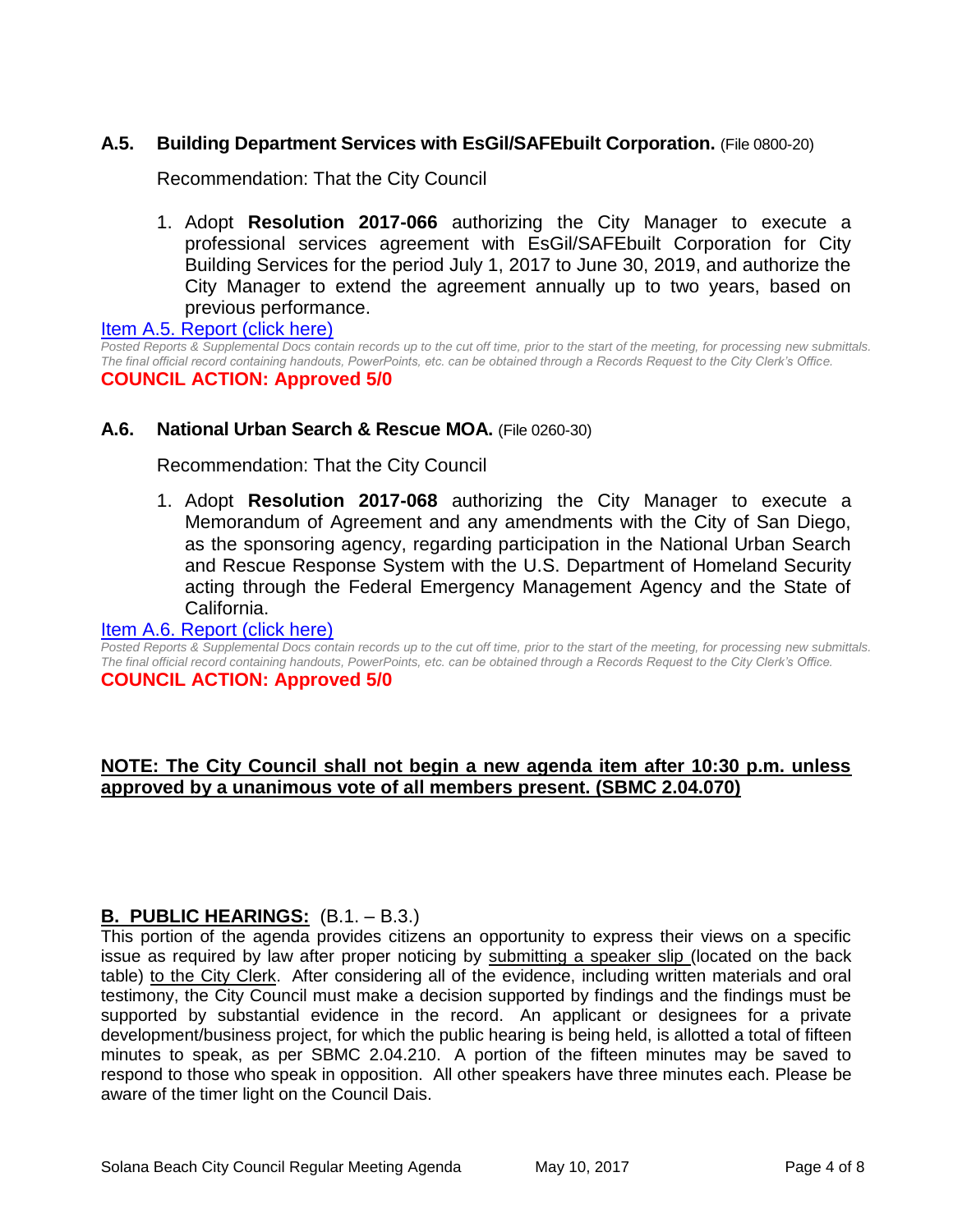#### **B.1. Public Hearing: 216 Ocean St., Applicants: Jackel, Case: 17-16-10.** (File 0600-40) *posted 4-20-17*

Recommendation: The proposed project meets the minimum zoning requirements under the SBMC, may be found to be consistent with the General Plan and may be found, as conditioned, to meet the discretionary findings required as discussed in this report to approve a SDP (Structure Development Permit) and a DRP (Development Review Permit).

- 1. Conduct the Public Hearing: Open the Public Hearing, Report Council Disclosures, Receive Public Testimony, and Close the Public Hearing.
- 2. Find the project exempt from the California Environmental Quality Act pursuant to Section 15303 of the State CEQA Guidelines; and
- 3. If the City Council makes the requisite findings and approves the project, adopt **Resolution 2017-062** conditionally approving a SDP and a DRP to demolish an existing single family residence, construct a new two-story, single-family residence with a subterranean basement and an attached two-car garage, and perform associated site improvements at 216 Ocean Street, Solana Beach.

# [Item B.1. Report \(click here\)](https://solanabeach.govoffice3.com/vertical/Sites/%7B840804C2-F869-4904-9AE3-720581350CE7%7D/uploads/Item_B.1._Report_(click_here)_5-10-2017_-_R.pdf)

[B.1. Updated Report #1](https://solanabeach.govoffice3.com/vertical/Sites/%7B840804C2-F869-4904-9AE3-720581350CE7%7D/uploads/B.1._Updated_Report__1_-_5-10-17.pdf)

[B.1. Updated Report #2](https://solanabeach.govoffice3.com/vertical/Sites/%7B840804C2-F869-4904-9AE3-720581350CE7%7D/uploads/B.1._Updated_Report__2_-_5-10-17.pdf)

[B.1. Supplemental Documents](https://solanabeach.govoffice3.com/vertical/Sites/%7B840804C2-F869-4904-9AE3-720581350CE7%7D/uploads/B.1._Supplemental_Documents_-_5-2-17_.pdf)

[B.1. Supplemental Documents updated 5-8-17 -](https://solanabeach.govoffice3.com/vertical/Sites/%7B840804C2-F869-4904-9AE3-720581350CE7%7D/uploads/B.1._Supplemental_Documents_5-8-17_-_R_.pdf) R

[B.1. Supplemental Documents updated 5-10-17](https://solanabeach.govoffice3.com/vertical/Sites/%7B840804C2-F869-4904-9AE3-720581350CE7%7D/uploads/B.1._Supplemental_Documents_updated_5-10-17_at_430pm_-_R_.pdf) at 430pm - R

*Posted Reports & Supplemental Docs contain records up to the cut off time, prior to the start of the meeting, for processing new submittals. The final official record containing handouts, PowerPoints, etc. can be obtained through a Records Request to the City Clerk's Office.* **COUNCIL ACTION: Approved 5/0 to continue the public hearing to a date certain of May 24, 2017.**

# **B.2. Public Hearing: 187 S. Nardo, Applicant: Meredith, Case 17-16-22.** (File 0600-40)

Recommendation: The proposed project meets the minimum objective requirements under the SBMC, is consistent with the General Plan and may be found, as conditioned, to meet the discretionary findings required as discussed in this report to approve a Development Review Permit (DRP) and administratively issue a Structure Development Permit (SDP). Therefore, Staff recommends that the City Council:

- 1. Conduct the Public Hearing: Open the Public Hearing, Report Council Disclosures, Receive Public Testimony, Close the Public Hearing;
- 2. Find the project exempt from the California Environmental Quality Act pursuant to Section 15303 of the State CEQA Guidelines; and
- 3. If the City Council makes the requisite findings and approves the project, adopt **Resolution 2017-064** conditionally approving a DRP and SDP to construct a new second-floor addition and a first-floor addition to an existing single-story, singlefamily residence at 187 S. Nardo Avenue.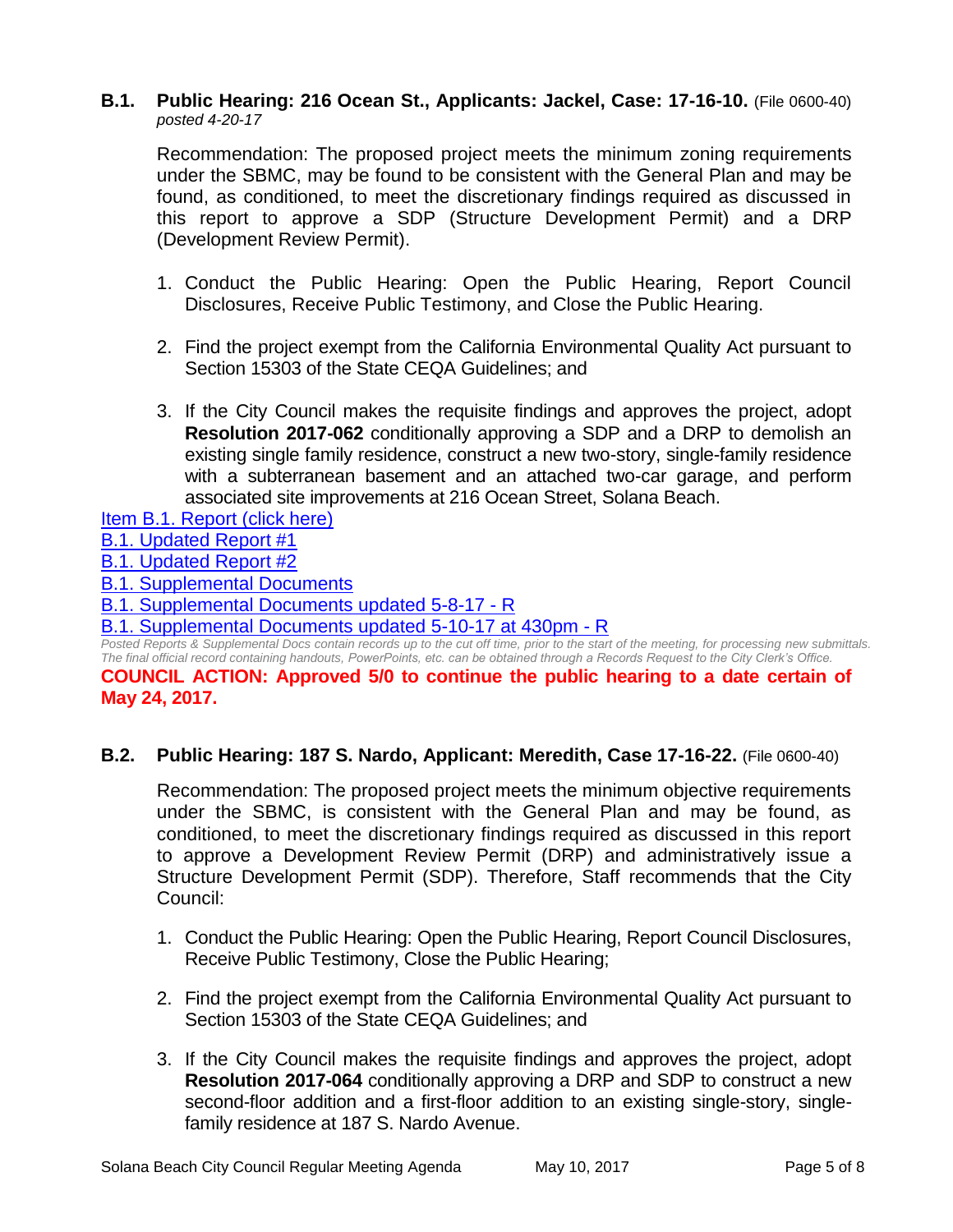[B.2. Supplemental Documents -](https://solanabeach.govoffice3.com/vertical/Sites/%7B840804C2-F869-4904-9AE3-720581350CE7%7D/uploads/B.2._Supplemental_Documents_updated_5-9_at_230pm_-_R.pdf) R

[B.2. Supplemental Documents updated 5-10-17 at 430pm](https://solanabeach.govoffice3.com/vertical/Sites/%7B840804C2-F869-4904-9AE3-720581350CE7%7D/uploads/B.2._Supplemental_Documents_5-10-17_(4300pm)_-_R.pdf)

*Posted Reports & Supplemental Docs contain records up to the cut off time, prior to the start of the meeting, for processing new submittals. The final official record containing handouts, PowerPoints, etc. can be obtained through a Records Request to the City Clerk's Office.* **COUNCIL ACTION: Approved 5/0**

# **B.3. Public Hearing: 1448 Santa Marta Court, Applicants: Hyzer, Coelho, Case: 17- 16-09.** (File 0600-40)

Recommendation: That the City Council

The proposed project meets the minimum objective requirements under the SBMC, is consistent with the General Plan and may be found, as conditioned, to meet the discretionary findings required as discussed in this report to approve a Development Review Permit (DRP) and administratively issue a Structure Development Permit (SDP). Therefore, Staff recommends that the City Council:

- 1. Conduct the Public Hearing: Open the Public Hearing, Report Council Disclosures, Receive Public Testimony, and Close the Public Hearing.
- 2. Find the project exempt from the California Environmental Quality Act pursuant to Section 15303 of the State CEQA Guidelines; and
- 3. If the City Council makes the requisite findings and approves the project, adopt **Resolution 2017-065** conditionally approving a DRP and SDP to construct an 369 square-foot first-floor addition and new 599 second-floor addition to an existing, single-story, single-family residence with an attached two-car garage located at 1448 Santa Marta Court.

# [Item B.3. Report \(click here\)](https://solanabeach.govoffice3.com/vertical/Sites/%7B840804C2-F869-4904-9AE3-720581350CE7%7D/uploads/Item_B.3._Report_(click_here)_5-10-17.PDF)

## [B.3. Supplemental Documents -](https://solanabeach.govoffice3.com/vertical/Sites/%7B840804C2-F869-4904-9AE3-720581350CE7%7D/uploads/B.3._Supplemental_Documents_5-10-17.pdf) R

*Posted Reports & Supplemental Docs contain records up to the cut off time, prior to the start of the meeting, for processing new submittals. The final official record containing handouts, PowerPoints, etc. can be obtained through a Records Request to the City Clerk's Office.*

# **COUNCIL ACTION: Approved 5/0**

# **C. STAFF REPORTS**: (C.1. - C.2.)

*Submit speaker slips to the City Clerk.*

**C.1. Marine Safety Center Feasibility Needs Assessment Study Final Report Consideration.** (File 0730-30) This Item was pulled from the Agenda and was not heard.

Recommendation: That the City Council

1. Receive the Fletcher Cove Marine Safety Center Feasibility/Needs Assessment Study prepared by Stephen Dalton Architects and provide direction to Staff as may be needed.

[Item C.1. Report \(click here\)](https://solanabeach.govoffice3.com/vertical/Sites/%7B840804C2-F869-4904-9AE3-720581350CE7%7D/uploads/Item_C.1._Report_(click_here)_5-10-17.PDF)

*Posted Reports & Supplemental Docs contain records up to the cut off time, prior to the start of the meeting, for processing new submittals. The final official record containing handouts, PowerPoints, etc. can be obtained through a Records Request to the City Clerk's Office.*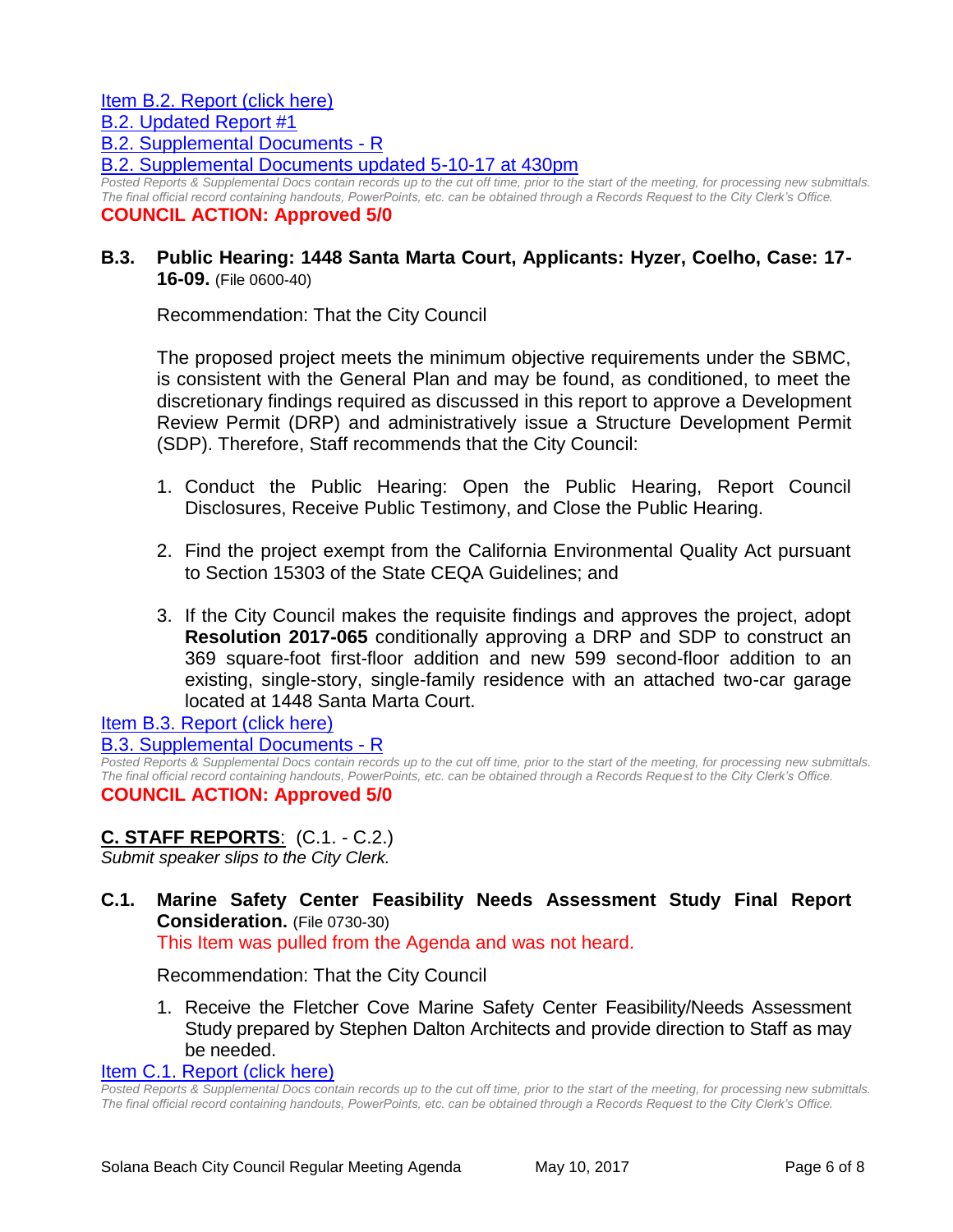# **C.2. Refinancing of Successor Agency Tax Allocation Bonds and Solana Beach Public Financing Authority Subordinate Sewer Revenue Bonds.** (File 0340-00)

1. Provide input and necessary and authorize Staff to continue pursuing refinancing of the existing TA Bonds and Wastewater Bonds.

## [Item C.2. Report \(click here\)](https://solanabeach.govoffice3.com/vertical/Sites/%7B840804C2-F869-4904-9AE3-720581350CE7%7D/uploads/Item_C.2._Report_(click_here)_5-10-17.pdf)

*Posted Reports & Supplemental Docs contain records up to the cut off time, prior to the start of the meeting, for processing new submittals. The final official record containing handouts, PowerPoints, etc. can be obtained through a Records Request to the City Clerk's Office.* **Discussion.**

# **WORKPLAN COMMENTS:**

*Adopted June 8, 2016*

# **COMPENSATION & REIMBURSEMENT DISCLOSURE:**

GC: Article 2.3. Compensation: 53232.3. (a) Reimbursable expenses shall include, but not be limited to, meals, lodging, and travel. 53232.3 (d) Members of a legislative body shall provide brief reports on meetings attended at the expense of the local agency at the next regular meeting of the legislative body.

# **COUNCIL COMMITTEE REPORTS:**

#### **Regional Committees: (outside agencies, appointed by this Council)**

- a. City Selection Committee (meets twice a year) Nichols (Edson, alternate).
- b. County Service Area 17 Marshall (Nichols, alternate).
- c. Escondido Creek Watershed Authority Marshall/Staff (no alternate).
- d. League of Ca. Cities' San Diego County Executive Committee Nichols (Edson, alternate) and any subcommittees.
- e. League of Ca. Cities' Local Legislative Committee Nichols (Edson, alternate)
- f. League of Ca. Cities' Coastal Cities Issues Group (CCIG) Nichols (Edson, alternate)
- g. North County Dispatch JPA Marshall (Edson, alternate).
- h. North County Transit District Edson (Nichols, alternate)
- i. Regional Solid Waste Association (RSWA) Nichols (Hegenauer, alternate).
- j. SANDAG Zito (Primary), Edson (1<sup>st</sup> alternate), Nichols ( $2<sup>nd</sup>$  alternate) and any subcommittees.
- k. SANDAG Shoreline Preservation Committee Zito (Hegenauer, alternate).
- l. San Dieguito River Valley JPA Hegenauer (Nichols, alternate).
- m. San Elijo JPA Marshall, Zito (City Manager, alternate).
- n. 22<sup>nd</sup> Agricultural District Association Community Relations Committee Marshall, Edson.

## **Standing Committees: (All Primary Members)** *(Permanent Committees)*

- a. Business Liaison Committee Zito, Edson.
- b. Highway 101 / Cedros Ave. Development Committee Edson, Nichols.
- c. Fire Dept. Management Governance & Organizational Evaluation Edson, Hegenauer
- d. I-5 Construction Committee Zito, Edson.
- e. Parks and Recreation Committee Nichols, Zito
- f. Public Arts Committee Marshall, Hegenauer.
- g. School Relations Committee Nichols, Hegenauer.